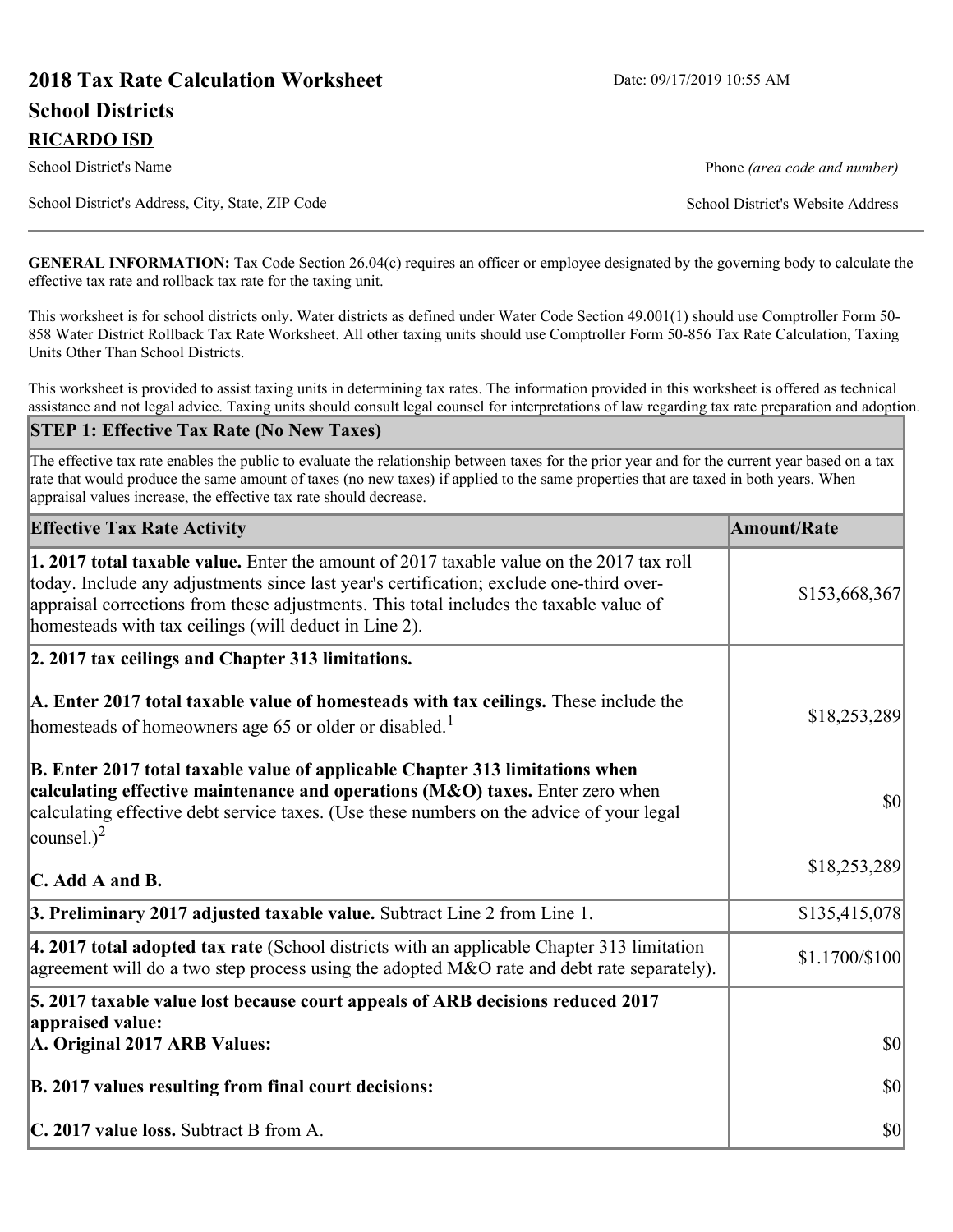| 7. 2017 taxable value of property in territory the school deannexed after Jan. 1, 2017.<br>Enter the 2017 value of property in deannexed territory.<br>8. 2017 taxable value lost because property first qualified for an exemption in 2018.<br>Note that lowering the amount or percentage of an existing exemption does not create a new<br>exemption or reduce taxable value. If the school district increased an original exemption, use<br>the difference between the original exempted amount and the increased exempted amount.<br>Do not include value lost due to freeport or goods-in-transit exemptions.<br>A. Absolute exemptions. Use 2017 market value:<br>\$154,880<br><b>B. Partial exemptions.</b> 2018 exemption amount or 2018 percentage exemption times 2017<br>\$785,690<br>$\vert$ value:<br>C. Value loss. Add A and B.<br>\$940,570<br>9. 2017 taxable value lost because property first qualified for agricultural appraisal (1- | $ 10\rangle$ |
|------------------------------------------------------------------------------------------------------------------------------------------------------------------------------------------------------------------------------------------------------------------------------------------------------------------------------------------------------------------------------------------------------------------------------------------------------------------------------------------------------------------------------------------------------------------------------------------------------------------------------------------------------------------------------------------------------------------------------------------------------------------------------------------------------------------------------------------------------------------------------------------------------------------------------------------------------------|--------------|
|                                                                                                                                                                                                                                                                                                                                                                                                                                                                                                                                                                                                                                                                                                                                                                                                                                                                                                                                                            |              |
|                                                                                                                                                                                                                                                                                                                                                                                                                                                                                                                                                                                                                                                                                                                                                                                                                                                                                                                                                            |              |
|                                                                                                                                                                                                                                                                                                                                                                                                                                                                                                                                                                                                                                                                                                                                                                                                                                                                                                                                                            |              |
|                                                                                                                                                                                                                                                                                                                                                                                                                                                                                                                                                                                                                                                                                                                                                                                                                                                                                                                                                            |              |
|                                                                                                                                                                                                                                                                                                                                                                                                                                                                                                                                                                                                                                                                                                                                                                                                                                                                                                                                                            |              |
| d or 1-d-1), timber appraisal, recreational/scenic appraisal or public access airport<br>special appraisal in 2018. Use only properties that qualified in 2018 for the first time; do<br>not use properties that qualified in 2017.                                                                                                                                                                                                                                                                                                                                                                                                                                                                                                                                                                                                                                                                                                                        |              |
| \$1,165,392<br>A. 2017 market value:                                                                                                                                                                                                                                                                                                                                                                                                                                                                                                                                                                                                                                                                                                                                                                                                                                                                                                                       |              |
| B. 2018 productivity or special appraised value:                                                                                                                                                                                                                                                                                                                                                                                                                                                                                                                                                                                                                                                                                                                                                                                                                                                                                                           | \$38,030     |
| C. Value loss. Subtract B from A.<br>\$1,127,362                                                                                                                                                                                                                                                                                                                                                                                                                                                                                                                                                                                                                                                                                                                                                                                                                                                                                                           |              |
| 10. Total adjustments for lost value. Add Lines 7, 8C and 9C.<br>\$2,067,932                                                                                                                                                                                                                                                                                                                                                                                                                                                                                                                                                                                                                                                                                                                                                                                                                                                                               |              |
| 11. 2017 adjusted taxable value. Subtract Line 10 from Line 6.<br>\$133,347,146                                                                                                                                                                                                                                                                                                                                                                                                                                                                                                                                                                                                                                                                                                                                                                                                                                                                            |              |
| <b>12. Adjusted 2017 taxes.</b> Multiply Line 4 by Line 11 and divide by \$100.<br>\$1,560,161                                                                                                                                                                                                                                                                                                                                                                                                                                                                                                                                                                                                                                                                                                                                                                                                                                                             |              |
| [13. Taxes refunded for years preceding tax year 2017. Enter the amount of taxes refunded]<br>by the district for tax years preceding tax year 2017. Types of refunds include court<br>decisions, corrections and payment errors. Do not include refunds for tax year 2017. This<br>line applies only to tax years preceding tax year 2017.                                                                                                                                                                                                                                                                                                                                                                                                                                                                                                                                                                                                                | \$4,954      |
| 14. Adjusted 2017 taxes with refunds. Add Lines 12 and 13.<br>\$1,565,115                                                                                                                                                                                                                                                                                                                                                                                                                                                                                                                                                                                                                                                                                                                                                                                                                                                                                  |              |
| 15. Total 2018 taxable value on the 2018 certified appraisal roll today. This value<br>includes only certified values and includes the total taxable value of homesteads with tax<br>ceilings (will deduct in Line 17). These homesteads include homeowners age 65 or older or<br>disabled.                                                                                                                                                                                                                                                                                                                                                                                                                                                                                                                                                                                                                                                                |              |
| $ A$ . Certified values only: <sup>3</sup><br>\$172,149,555                                                                                                                                                                                                                                                                                                                                                                                                                                                                                                                                                                                                                                                                                                                                                                                                                                                                                                |              |
| <b>B. Pollution control and energy storage exemption:</b> Deduct the value of property<br>exempted for the current tax year for the first time as pollution control or energy storage<br>system property:                                                                                                                                                                                                                                                                                                                                                                                                                                                                                                                                                                                                                                                                                                                                                  | $$-0$        |
| \$172,149,555<br><b>C. Total value.</b> Subtract B from A.                                                                                                                                                                                                                                                                                                                                                                                                                                                                                                                                                                                                                                                                                                                                                                                                                                                                                                 |              |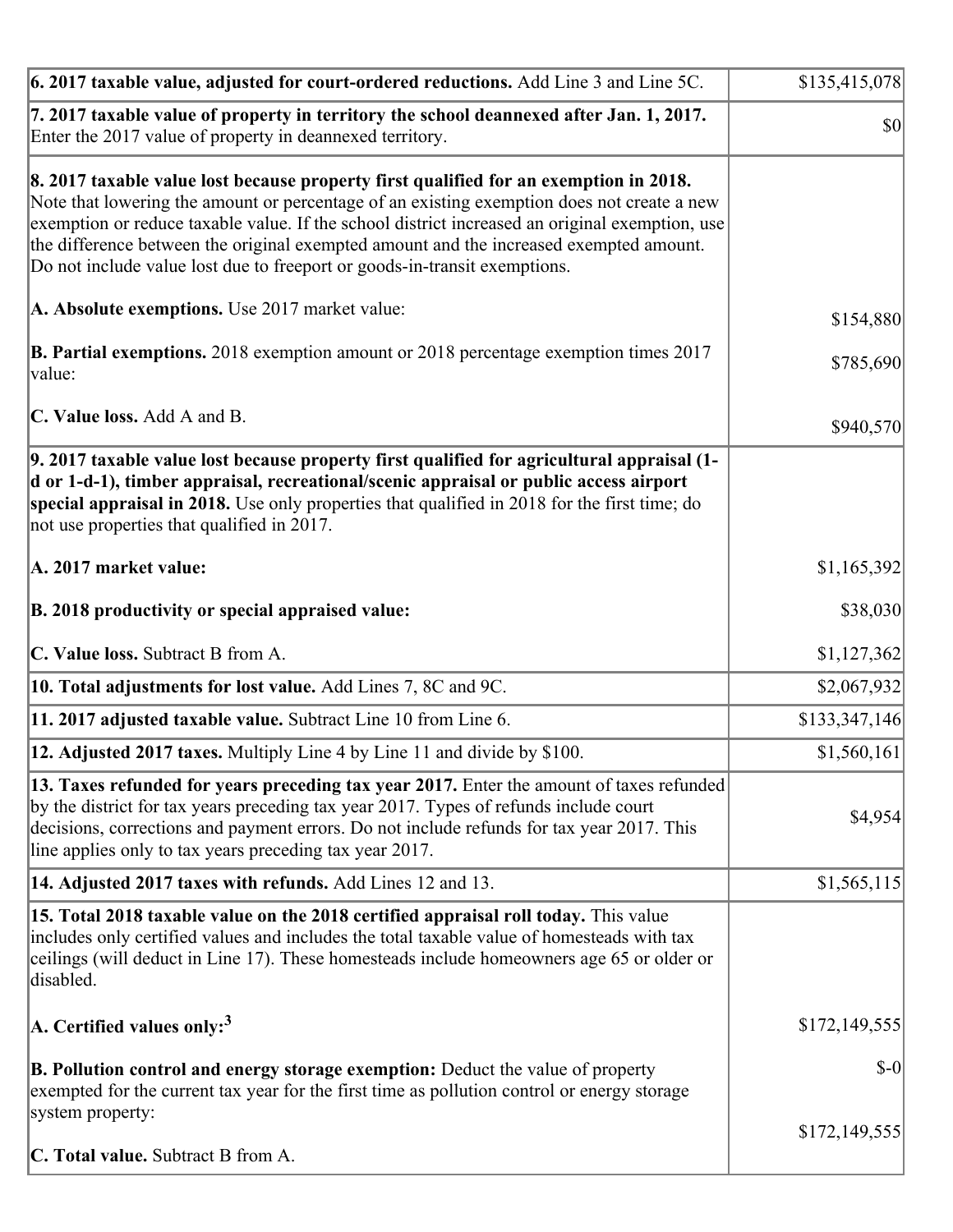| 16. Total value of properties under protest or not included on certified appraisal roll.                                                                                                                                                                                                                                                                                                                                                                                                                                                                                                                                                                                                                  |                |
|-----------------------------------------------------------------------------------------------------------------------------------------------------------------------------------------------------------------------------------------------------------------------------------------------------------------------------------------------------------------------------------------------------------------------------------------------------------------------------------------------------------------------------------------------------------------------------------------------------------------------------------------------------------------------------------------------------------|----------------|
| A. 2018 taxable value of properties under protest. The chief appraiser certifies a list of<br>properties still under ARB protest. The list shows the appraisal district's value and the<br>taxpayer's claimed value, if any, or an estimate of the value if the taxpayer wins. For each of<br>the properties under protest, use the lowest of these values. Enter the total value.                                                                                                                                                                                                                                                                                                                        | \$227,011      |
| B. 2018 value of properties not under protest or included on certified appraisal roll.<br>The chief appraiser gives school districts a list of those taxable properties that the chief<br>appraiser knows about, but are not included in the appraisal roll certification. These<br>properties are not on the list of properties that are still under protest. On this list of<br>properties, the chief appraiser includes the market value, appraised value and exemptions for<br>the preceding year and a reasonable estimate of the market value, appraised value and<br>exemptions for the current year. Use the lower market, appraised or taxable value (as<br>appropriate). Enter the total value. | 30             |
| C. Total value under protest or not certified: Add A and B.                                                                                                                                                                                                                                                                                                                                                                                                                                                                                                                                                                                                                                               | \$227,011      |
| 17. 2018 tax ceilings and Chapter 313 limitations.<br>A. Enter 2018 total taxable value of homesteads with tax ceilings. These include the<br>homesteads of homeowners age 65 or older or disabled. <sup>4</sup>                                                                                                                                                                                                                                                                                                                                                                                                                                                                                          | \$18,704,320   |
| B. Enter 2018 total taxable value of applicable Chapter 313 limitations when<br>calculating effective M&O taxes. Enter zero when calculating effective debt service taxes.<br>(Use these numbers on the advice of your legal counsel.) <sup>5</sup>                                                                                                                                                                                                                                                                                                                                                                                                                                                       | \$0            |
| C. Add A and B.                                                                                                                                                                                                                                                                                                                                                                                                                                                                                                                                                                                                                                                                                           | \$18,704,320   |
| 18. 2018 total taxable value. Add Lines 15C and 16C. Subtract Line 17C.                                                                                                                                                                                                                                                                                                                                                                                                                                                                                                                                                                                                                                   | \$153,672,246  |
| 19. Total 2018 taxable value of properties in territory annexed after Jan. 1, 2017.<br>Include both real and personal property. Enter the 2018 value of property in territory<br>annexed by the school district.                                                                                                                                                                                                                                                                                                                                                                                                                                                                                          | \$0            |
| 20. Total 2018 taxable value of new improvements and new personal property located<br>in new improvements. New means the item was not on the appraisal roll in 2017. New<br>additions to existing improvements may be included if the appraised value can be<br>determined. New personal property in a new improvement must have been brought into the<br>school district after Jan. 1, 2017, and be located in a new improvement.                                                                                                                                                                                                                                                                        | \$2,703,144    |
| 21. Total adjustments to the 2018 taxable value. Add Lines 19 and 20.                                                                                                                                                                                                                                                                                                                                                                                                                                                                                                                                                                                                                                     | \$2,703,144    |
| <b>22. 2018 adjusted taxable value.</b> Subtract Line 21 from Line 18.                                                                                                                                                                                                                                                                                                                                                                                                                                                                                                                                                                                                                                    | \$150,969,102  |
| 23. 2018 effective tax rate. Divide Line 14 by Line 22 and multiply by \$100.                                                                                                                                                                                                                                                                                                                                                                                                                                                                                                                                                                                                                             | \$1.0367/\$100 |
| 24. 2018 effective tax rate for ISDs with Chapter 313 Limitations. Add together the<br>effective tax rates for M&O and debt service for those school districts that participate in an<br>applicable Chapter 313 limitations agreement.                                                                                                                                                                                                                                                                                                                                                                                                                                                                    | \$0/\$100      |

<sup>&</sup>lt;sup>1</sup>Tex. Tax Code Section 26.012(14)

 $2$ Tex. Tax Code Section 26.012(6)

<sup>&</sup>lt;sup>3</sup>Tex. Tax Code Section 26.012(6)

 ${}^{4}$ Tex. Tax Code Section 26.012(6)(A)(i)

 $5$ Tex. Tax Code Section 26.012(6)(A)(ii)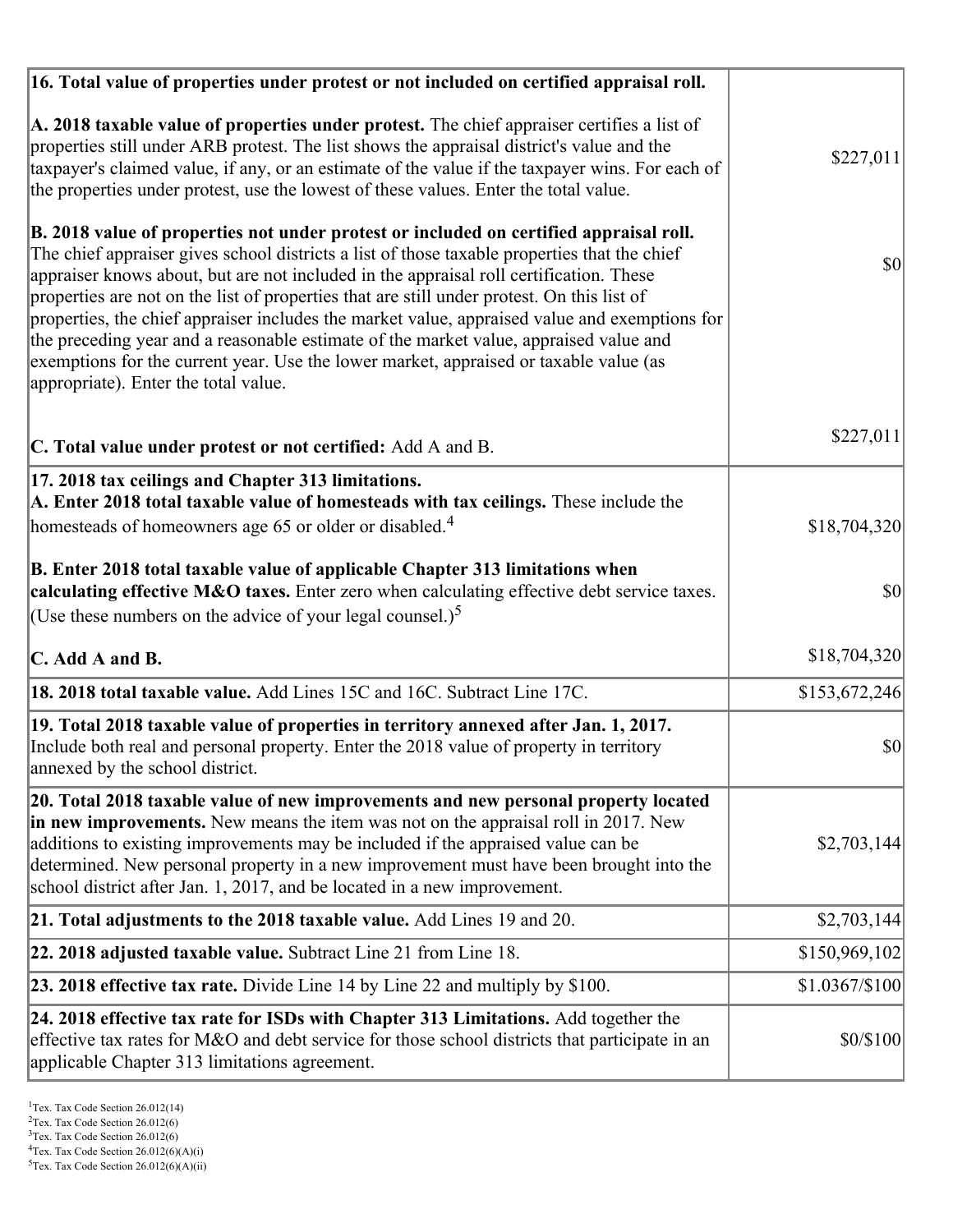## **STEP 2: Rollback Tax Rate**

Most school districts calculate a rollback tax rate that is split into two separate rates:

- 1. **Maintenance and Operations (M&O):** School districts must use the lesser amount of the following methods to calculate the M&O rate:
	- Four cents (\$0.04) PLUS current year's compression rate multiplied by \$1.50 (usually \$1) PLUS any additional cents approved by voters at a 2006 or subsequent rollback election; OR
	- Current year's compression rate multiplied by six cents (usually four cents) PLUS effective M&O rate which includes school formula funding calculations.<sup>6</sup>
- 2. **Debt:** The debt tax rate includes the debt service necessary to pay the school district's debt payments in the coming year. This rate accounts for principal and interest on bonds and other debt secured by property tax revenue.

In most cases the rollback tax rate exceeds the effective tax rate, but occasionally decreases in a school district's debt service will cause the effective tax rate to be higher than the rollback tax rate.

| <b>Rollback Tax Rate Activity</b>                                                                                                                                                                                                                                                                                                                                        | <b>Amount/Rate</b> |
|--------------------------------------------------------------------------------------------------------------------------------------------------------------------------------------------------------------------------------------------------------------------------------------------------------------------------------------------------------------------------|--------------------|
| 25. Maintenance and operations (M&O) tax rate. Enter \$1.50 OR the 2005 adopted<br>M&O rate if voters approved a rate higher than \$1.50.                                                                                                                                                                                                                                | \$1.5000/\$100     |
| $26.$ Multiply line 25 times $0.6667$                                                                                                                                                                                                                                                                                                                                    | $$1.0001/\$100$    |
| 27. 2018 rollback $M&O$ rate. Use the lesser of the M&O rate as calculated in Tax Code<br>Section $26.08(n)(2)(A)$ and (B).                                                                                                                                                                                                                                              | $$1.1701/\$100$    |
| 28. Total 2018 debt to be paid with property tax revenue.<br>Debt means the interest and principal that will be paid on debts that:<br>$(1)$ Are paid by property taxes,<br>$(2)$ Are secured by property taxes,<br>$(3)$ Are scheduled for payment over a period longer than one year, and<br>$(4)$ Are not classified in the school district's budget as M&O expenses. |                    |
| A. Debt includes contractual payments to other school districts that have incurred debt on<br>behalf of this school district, if those debts meet the four conditions above. Include only<br>amounts that will be paid from property tax revenue. Do not include appraisal district budget<br>payments. Enter debt amount:                                               | $ 10\rangle$       |
| B. Subtract unencumbered fund amount used to reduce total debt.                                                                                                                                                                                                                                                                                                          | $ 10\rangle$       |
| C. Subtract state aid received for paying principal and interest on debt for facilities through<br>the existing debt allotment program and/or instructional facilities allotment program.                                                                                                                                                                                | $ 10\rangle$       |
| D. Adjust debt: Subtract B and C from A.                                                                                                                                                                                                                                                                                                                                 | $ 10\rangle$       |
| 29. Certified 2017 excess debt collections. Enter the amount certified by the collector.                                                                                                                                                                                                                                                                                 | $ 10\rangle$       |
| 30. Adjusted 2018 debt. Subtract line 29 from line 28D.                                                                                                                                                                                                                                                                                                                  | \$0                |
| 31. Certified 2018 anticipated collection rate. Enter the rate certified by the collector. If<br>the rate is 100 percent or greater, enter 100 percent.                                                                                                                                                                                                                  | 0%                 |
| 32. 2018 debt adjusted for collections. Divide line 30 by line 31.                                                                                                                                                                                                                                                                                                       | $ 10\rangle$       |
| 33. 2018 total taxable value. Enter amount on line 18.                                                                                                                                                                                                                                                                                                                   | \$153,672,246      |
| 34. 2018 debt tax rate. Divide line 32 by line 33 and multiply by \$100.                                                                                                                                                                                                                                                                                                 | \$0/\$100          |
| 35. 2018 rollback tax rate. Adds lines 27 and 34.                                                                                                                                                                                                                                                                                                                        | $$1.1701/\$100$    |